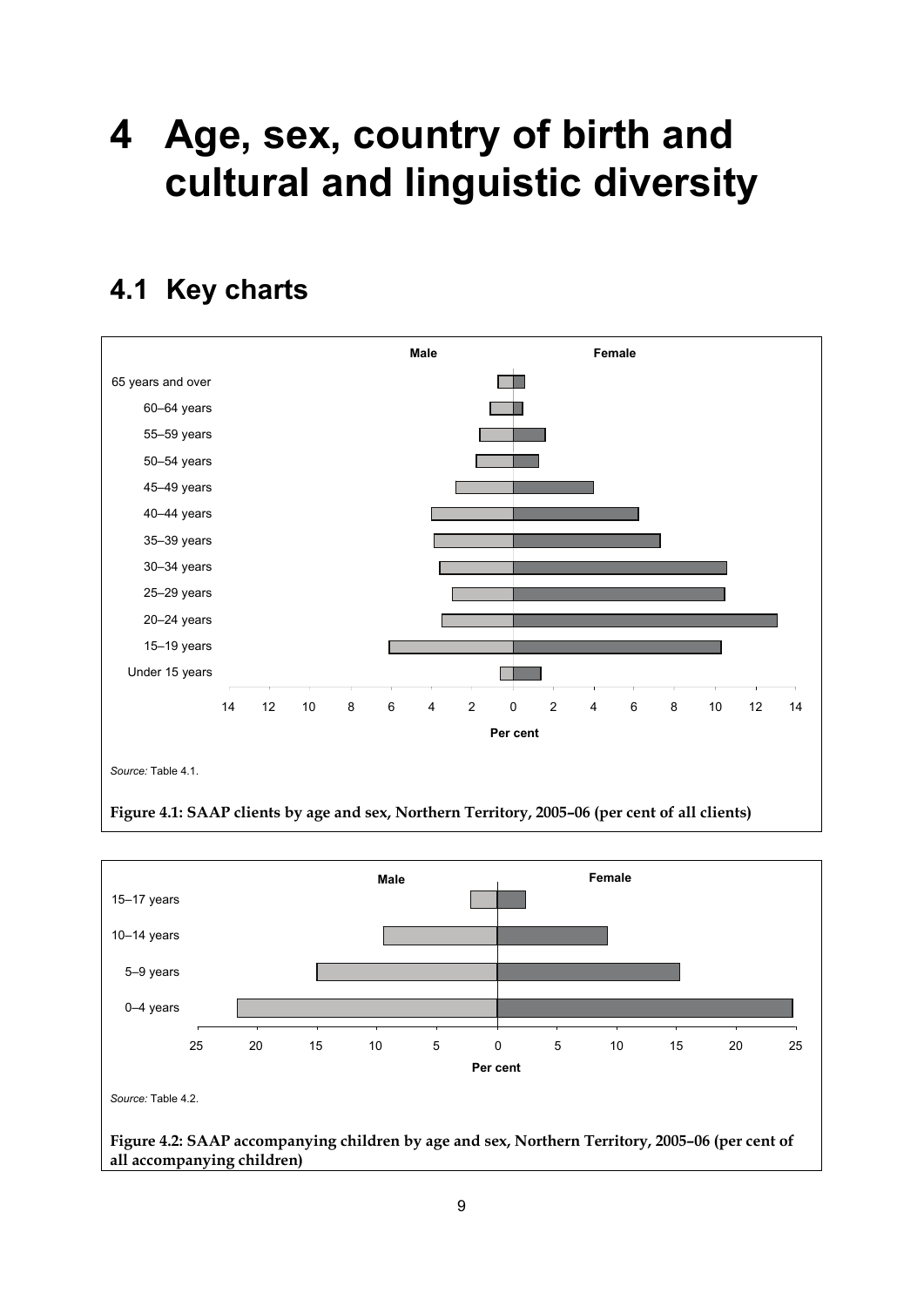## **4.2 Tables**

|                    | Percentage of all clients |                      |               | Percentage of sex group |              |               |
|--------------------|---------------------------|----------------------|---------------|-------------------------|--------------|---------------|
| Age                | <b>Male</b><br>Female     |                      | Male          | Female                  | <b>Total</b> |               |
|                    | $\frac{9}{6}$             | $\%$                 | $\frac{9}{6}$ | $\frac{9}{6}$           | %            | <b>Number</b> |
| Under 15 years     | 0.6                       | 1.4                  | 1.8           | 2.1                     | 2.0          | 50            |
| $15-19$ years      | 6.1                       | 10.3                 | 18.7          | 15.4                    | 16.4         | 500           |
| $20 - 24$ years    | 3.5                       | 13.1                 | 10.7          | 19.4                    | 16.6         | 500           |
| $25 - 29$ years    | 3.0                       | 10.5                 | 9.2           | 15.6                    | 13.5         | 400           |
| 30-34 years        | 3.6                       | 10.6                 | 11.0          | 15.8                    | 14.2         | 400           |
| $35 - 39$ years    | 3.9                       | 7.3                  | 12.0          | 10.8                    | 11.2         | 350           |
| 40-44 years        | 4.0                       | 6.2                  | 12.2          | 9.2                     | 10.2         | 300           |
| 45-49 years        | 2.8                       | 4.0                  | 8.5           | 5.9                     | 6.8          | 200           |
| $50 - 54$ years    | 1.8                       | 1.3                  | 5.6           | 1.9                     | 3.1          | 100           |
| 55-59 years        | 1.6                       | 1.6                  | 5.0           | 2.3                     | 3.2          | 100           |
| $60 - 64$ years    | 1.1                       | 0.5                  | 3.3           | 0.8                     | 1.6          | 50            |
| 65 years and over  | 0.7                       | 0.6                  | 2.0           | 0.8                     | 1.2          | 50            |
| Total              | 32.6                      | 67.4                 | 100.0         | 100.0                   | 100.0        | $\sim$        |
| Total (number)     | 950                       | 2,000                | 950           | 2,000                   | $\sim$       | 3,000         |
| Mean age (years)   | $\sim$ $\sim$             | $\ddot{\phantom{1}}$ | 34.5          | 30.3                    | $\sim$       | 31.7          |
| Median age (years) | $\sim$ $\sim$             | $\sim$               | 34            | 29                      | $\sim$       | 30            |

**Table 4.1: SAAP clients by age and sex, Northern Territory, 2005–06** 

*Notes* 

1. Number excluded due to errors and omissions (weighted): 122.

2. Clients aged 0–17 years: 350 (150 males, 250 females).

3. Figures have been weighted to adjust for agency non-participation and client non-consent.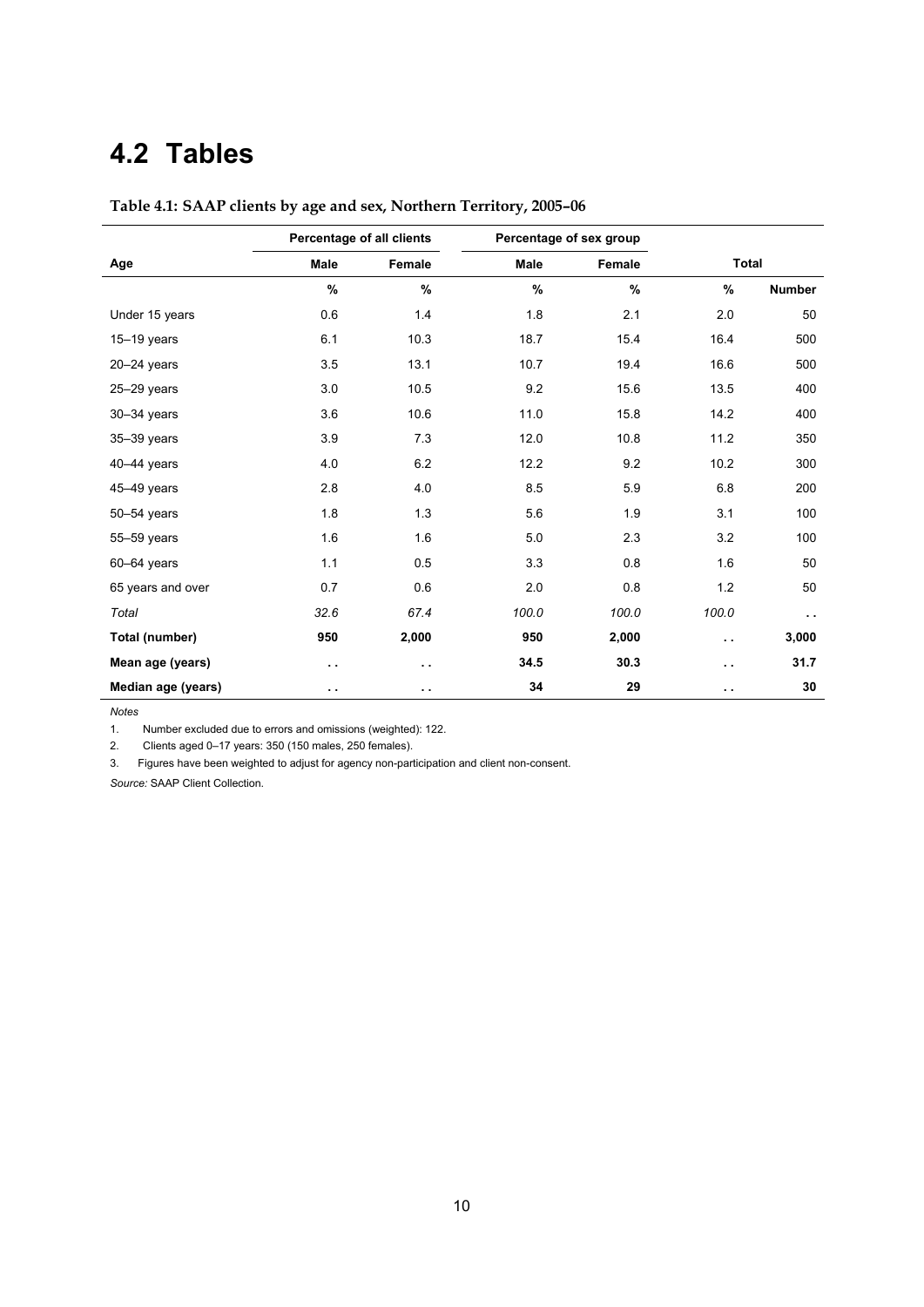|                    | Percentage of all<br>accompanying children |               | Percentage of sex group |        |               |               |
|--------------------|--------------------------------------------|---------------|-------------------------|--------|---------------|---------------|
| Age                | <b>Male</b>                                | Female        | Male                    | Female | Total         |               |
|                    | %                                          | $\%$          | %                       | $\%$   | %             | <b>Number</b> |
| $0-4$ years        | 21.6                                       | 24.7          | 44.7                    | 47.8   | 46.3          | 700           |
| 5-9 years          | 15.0                                       | 15.3          | 31.1                    | 29.5   | 30.3          | 450           |
| $10-14$ years      | 9.5                                        | 9.3           | 19.6                    | 18.0   | 18.7          | 300           |
| $15-17$ years      | 2.2                                        | 2.4           | 4.6                     | 4.6    | 4.6           | 50            |
| Total              | 48.4                                       | 51.6          | 100.0                   | 100.0  | 100.0         | $\sim$ $\sim$ |
| Total (number)     | 750                                        | 800           | 750                     | 800    | $\sim$ $\sim$ | 1,500         |
| Mean age (years)   | $\sim$ $\sim$                              | $\sim$ $\sim$ | 6.0                     | 5.8    | $\sim$ $\sim$ | 5.9           |
| Median age (years) | $\sim$ $\sim$                              | $\sim$ $\sim$ | 5                       | 5      | $\sim$ $\sim$ | 5             |

### **Table 4.2: SAAP accompanying children by age and sex of child, Northern Territory, 2005–06**

*Notes* 

1. Number excluded due to errors and omissions (weighted): 181.

2. Figures have been weighted to adjust for agency non-participation and client non-consent.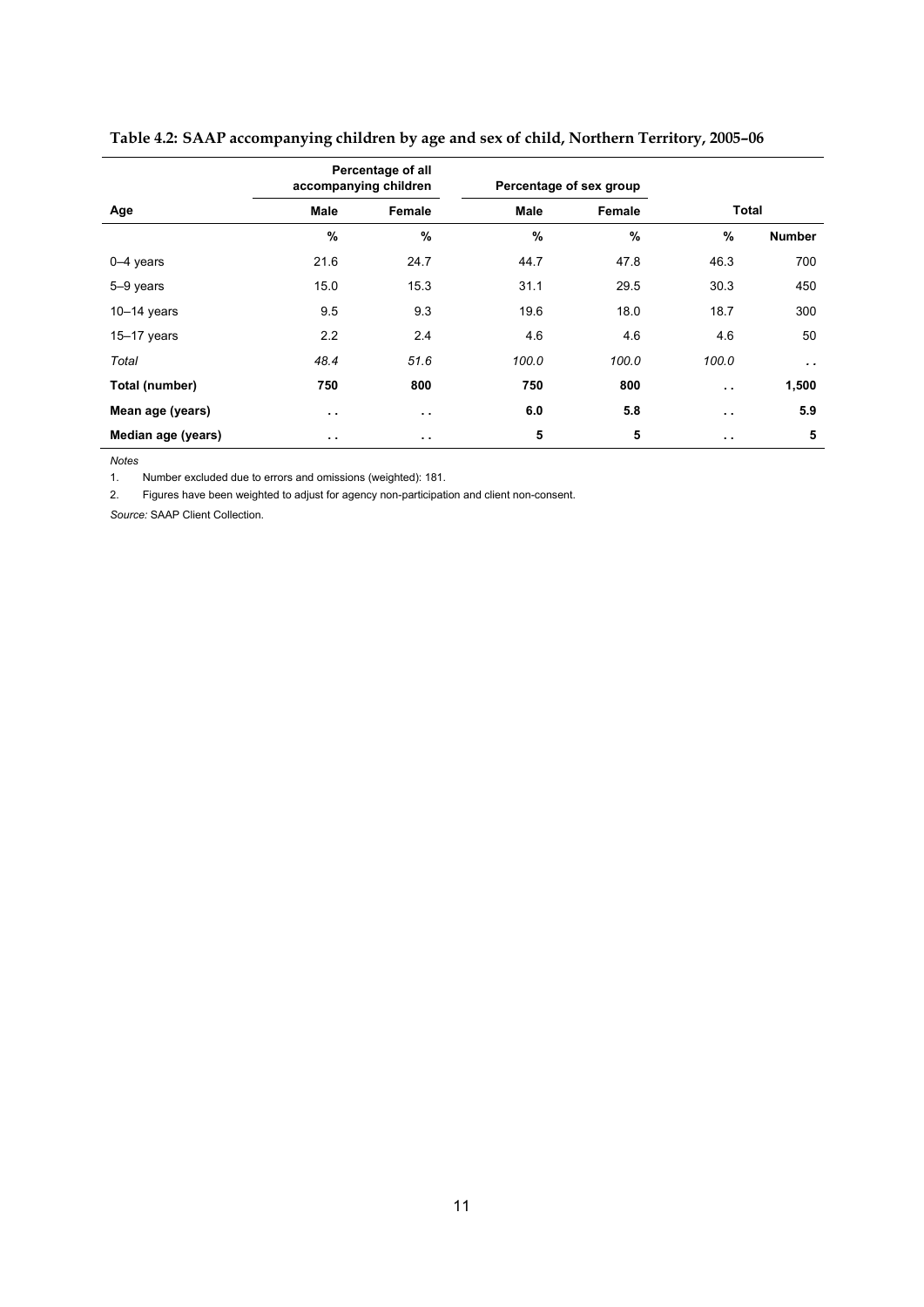| Number of                               | Under 15            | $15 - 19$                                       | $20 - 24$                                      | 25-44                 | 45-64                    | $65+$ | <b>Total</b>           |               |
|-----------------------------------------|---------------------|-------------------------------------------------|------------------------------------------------|-----------------------|--------------------------|-------|------------------------|---------------|
| support periods                         | years               | years                                           | years                                          | years                 | years                    | years | $\%$                   | <b>Number</b> |
|                                         | <b>Male clients</b> |                                                 |                                                |                       |                          |       |                        |               |
| 1                                       | 79.6                | 75.0                                            | 80.8                                           | 85.0                  | 84.8                     | 93.9  | 82.7                   | 800           |
| 2                                       |                     | 14.6                                            | 14.7                                           | 10.4                  | 9.7                      |       | 11.6                   | 100           |
| 3                                       |                     | 3.8                                             | $\overset{(*)}-$                               | 2.7                   |                          |       | 2.8                    | 50            |
| 4                                       |                     | 4.6                                             |                                                | 1.1                   | 2.7                      |       | 2.0                    | $25$          |
| 5                                       |                     |                                                 |                                                | $\binom{4}{1}$        |                          |       | 0.5                    | $25$          |
| 6+                                      |                     |                                                 | $(*)$                                          | $\binom{4}{1}$        | $\overline{\phantom{0}}$ |       | 0.5                    | $25$          |
| Total                                   | 100.0               | 100.0                                           | 100.0                                          | 100.0                 | 100.0                    | 100.0 | 100.0                  | $\sim$        |
| Total (row %)                           | 1.7                 | 18.7                                            | 10.7                                           | 44.4                  | 22.4                     | 2.0   | 100.0                  | $\sim$        |
| Total (number)                          | $25$                | 200                                             | 100                                            | 450                   | 200                      | $25$  | $\epsilon$ .           | 950           |
| Mean number of                          |                     |                                                 |                                                |                       |                          |       |                        |               |
| support periods                         | 1.25                | 1.54                                            | 1.36                                           | 1.30                  | 1.31                     | 1.12  | $\epsilon$ .           | 1.35          |
| Per 10,000<br>population <sup>(a)</sup> | 17                  | 234                                             | 117                                            | 122                   | 93                       | 38    | $\ddot{\phantom{a}}$   | 109           |
|                                         |                     |                                                 |                                                | <b>Female clients</b> |                          |       |                        |               |
| 1                                       | 74.8                | 72.1                                            | 76.0                                           | 76.5                  | 83.8                     | 92.5  | 76.6                   | 1,550         |
| $\overline{2}$                          | 16.6                | 20.4                                            | 15.3                                           | 15.2                  | 10.7                     |       | 15.5                   | 300           |
| 3                                       | $\binom{4}{1}$      | 3.6                                             | $\overset{(*)}{\_}$                            | 5.3                   | $\overset{(*)}{\_}$      |       | 4.3                    | 100           |
| 4                                       |                     | 2.0                                             | 4.1                                            | 1.8                   | 3.3                      |       | 2.5                    | 50            |
| 5                                       |                     | $\overset{(*)}-$                                |                                                | 0.6                   |                          |       | 0.7                    | $25$          |
| $6+$                                    |                     | $\left( ^{\ast }\right) _{\underline{\qquad }}$ |                                                | 0.6                   |                          |       | 0.4                    | $25$          |
| Total                                   | 100.0               | 100.0                                           | 100.0                                          | 100.0                 | 100.0                    | 100.0 | 100.0                  | $\sim$        |
| Total (row %)                           | 2.1                 | 15.4                                            | 19.4                                           | 51.4                  | 10.9                     | 0.8   | 100.0                  | $\sim$        |
| Total (number)                          | 50                  | 300                                             | 400                                            | 1,050                 | 200                      | <25   | $\ddot{\phantom{a}}$   | 2,000         |
| Mean number of                          |                     |                                                 |                                                |                       |                          |       |                        |               |
| support periods                         | 1.41                | 1.46                                            | 1.43                                           | 1.41                  | 1.34                     | 1.26  | $\ddot{\phantom{1}}$ . | 1.42          |
| Per 10,000                              |                     |                                                 |                                                |                       |                          |       |                        |               |
| population <sup>(a)</sup>               | 42                  | 440                                             | 526                                            | 314                   | 108                      | 38    | $\sim$                 | 251           |
|                                         |                     |                                                 |                                                | <b>All clients</b>    |                          |       |                        |               |
| 1                                       | 76.2                | 73.2                                            | 77.0                                           | 79.0                  | 84.3                     | 93.3  | 78.6                   | 2,350         |
| 2                                       | $\binom{4}{1}$      | 18.3                                            | 15.2                                           | 13.8                  | 10.2                     |       | 14.2                   | 400           |
| 3                                       | $\binom{4}{1}$      | 3.7                                             | 3.6                                            | 4.6                   |                          |       | 3.8                    | 100           |
| 4                                       | $(*)$               | 2.9                                             | 3.2                                            | 1.6                   | 3.0                      |       | 2.3                    | 50            |
| 5                                       |                     | $1.2$                                           | $\overset{\text{\tiny{(}}{\star}\text{)}}{--}$ | $0.6\,$               | $\overset{(*)}{\_}$      |       | 0.7                    | $25$          |
| $6+$                                    |                     | 0.7                                             | $\overset{(*)}{\_}$                            | 0.5                   | $\overset{(*)}{\_}$      |       | 0.4                    | $25$          |
| Total                                   | 100.0               | 100.0                                           | 100.0                                          | 100.0                 | 100.0                    | 100.0 | 100.0                  | $\sim$        |
| Total (row %)                           | 2.0                 | 16.4                                            | 16.6                                           | 49.1                  | 14.6                     | $1.2$ | 100.0                  | $\sim$        |
| Total (number)                          | 50                  | 500                                             | 500                                            | 1,450                 | 450                      | 50    | $\epsilon$ .           | 3,000         |
| Mean number of                          |                     |                                                 |                                                |                       |                          |       |                        |               |
| support periods                         | 1.37                | 1.49                                            | 1.42                                           | 1.38                  | 1.33                     | 1.18  | $\epsilon$ .           | 1.39          |
| Per 10,000<br>population <sup>(a)</sup> | 29                  | 331                                             | 303                                            | 214                   | 100                      | 38    | $\epsilon$ .           | 176           |

**Table 4.3: SAAP clients: number of support periods per client, by age and sex of client, Northern Territory, 2005–06 (per cent)** 

(a) 'Per 10,000 population' shows how many people out of every 10,000 in the population of that sex and age group became SAAP clients. The rate is estimated by comparing the number of SAAP clients with the estimated resident population in the designated sex and age group as at 30 June 2005 (preliminary estimates). For the age group under 15 years, only those aged 10–14 are included in the calculations.

*Notes* 

1. Number excluded due to errors and omissions (weighted): 122.

2. To ensure confidentiality some cells in this table have been removed or replaced with "> -. While these cases are not presented separately, they are included in the total.

3. Figures have been weighted to adjust for agency non-participation and client non-consent.

*Sources:* SAAP Client Collection; ABS 2006a.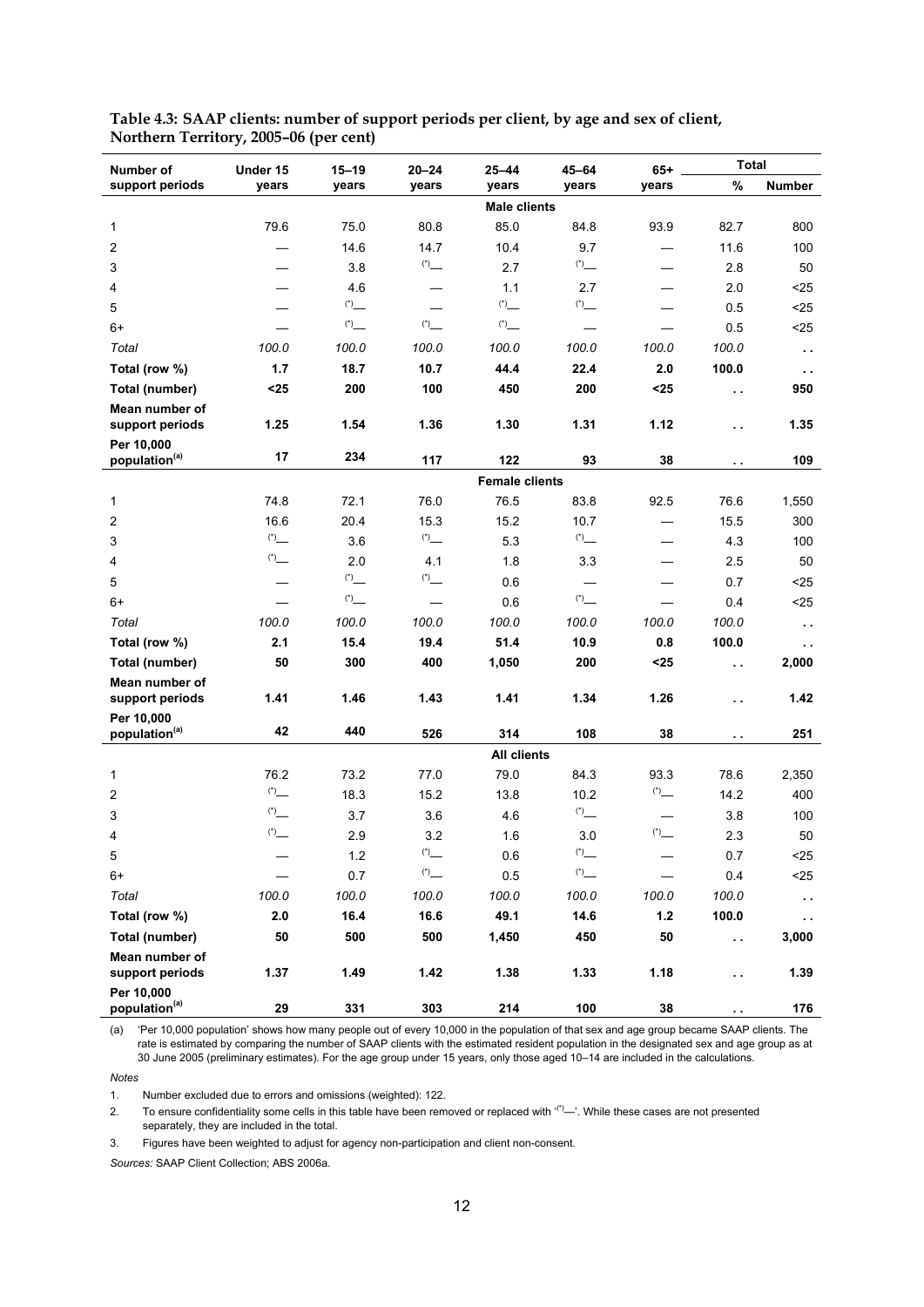| Number of accompanying                                          | $5 - 9$<br>$0 - 4$ |       | $10 - 14$ | $15 - 17$ | <b>Total</b>         |               |
|-----------------------------------------------------------------|--------------------|-------|-----------|-----------|----------------------|---------------|
| child support periods                                           | years              | years | years     | years     | $\%$                 | <b>Number</b> |
| 1                                                               | 86.4               | 89.2  | 86.9      | 92.9      | 87.6                 | 1,350         |
| $\overline{2}$                                                  | 9.0                | 8.4   | 8.7       | 5.4       | 8.6                  | 150           |
| 3                                                               | 2.9                | 1.1   | 2.6       |           | 2.2                  | 50            |
| 4                                                               | 1.7                | 1.4   | 1.3       |           | 1.5                  | $25$          |
| 5                                                               |                    |       |           |           |                      |               |
| $6+$                                                            |                    |       |           |           |                      |               |
| Total                                                           | 100.0              | 100.0 | 100.0     | 100.0     | 100.0                | . .           |
| Total (row %)                                                   | 46.3               | 30.3  | 18.7      | 4.6       | 100.0                | $\sim$ $\sim$ |
| Total (number)                                                  | 700                | 450   | 300       | 50        | $\sim$ $\sim$        | 1,500         |
| Mean number of<br>accompanying child<br>support periods         | 1.32               | 1.27  | 1.32      | 1.23      | $\ddot{\phantom{0}}$ | 1.30          |
| Per 10,000 population<br>of applicable age group <sup>(a)</sup> | 402                | 279   | 173       | 78        | $\sim$ $\sim$        | 286           |

**Table 4.4: SAAP accompanying children: number of accompanying child support periods per accompanying child, by age of child, Northern Territory, 2005–06 (per cent)** 

(a) 'Per 10,000 population of applicable age group' shows how many children out of every 10,000 children in the relevant age group in the general population accompanied SAAP clients. The rate is estimated by comparing the number of SAAP accompanying children with the estimated resident population in the designated age group as at 30 June 2005 (preliminary estimates).

*Notes* 

1. Number excluded due to errors and omissions (weighted): 181.

2. To ensure confidentiality some cells in this table have been removed. While these cases are not presented separately, they are included in the total.

3. Figures have been weighted to adjust for agency non-participation and client non-consent.

*Sources:* SAAP Client Collection; ABS 2006a.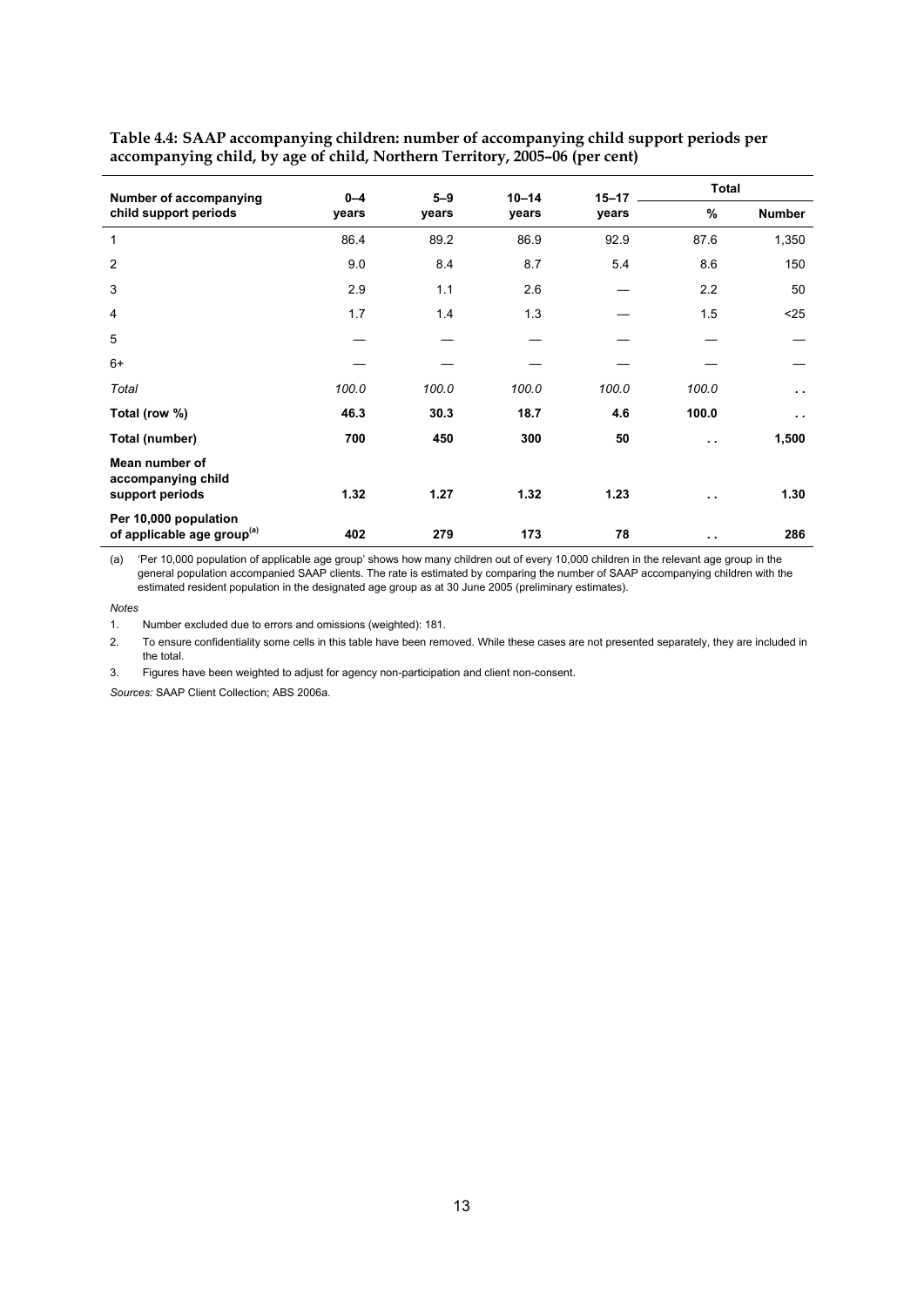|                                              |             |        | <b>Total</b> |                      | <b>Northern Territory</b><br>population 10+(a) |                      |
|----------------------------------------------|-------------|--------|--------------|----------------------|------------------------------------------------|----------------------|
| <b>Country of birth</b>                      | <b>Male</b> | Female | %            | <b>Number</b>        | %                                              | <b>Number</b>        |
| Australia (including external territories)   | 89.2        | 96.7   | 94.3         | 2,850                | 81.1                                           | 132,000              |
| Oceania and Antarctica (excluding Australia) | 2.5         | 1.1    | 1.6          | 50                   | 3.1                                            | 5,000                |
| United Kingdom and Ireland                   | 2.2         | 0.3    | 0.9          | 50                   | 5.0                                            | 8,100                |
| Western and Northern Europe                  |             |        | 0.5          | $25$                 | 1.8                                            | 2,950                |
| Southern and Eastern Europe                  |             | $(*)$  | 0.5          | $25$                 | 2.0                                            | 3,300                |
| North Africa and the Middle East             | $(*)$       | $(*)$  | 0.4          | $25$                 | 0.2                                            | 350                  |
| South-East Asia                              | 0.9         | 0.9    | 0.9          | 50                   | 3.9                                            | 6,400                |
| North-East Asia                              |             |        |              |                      | 0.6                                            | 1,000                |
| Southern and Central Asia                    | $(*)$       | $(*)$  | 0.2          | $25$                 | 0.6                                            | 1,050                |
| Northern America                             |             |        |              |                      | 0.9                                            | 1,500                |
| South and Central America and Caribbean      |             |        | 0.1          | $25$                 | 0.2                                            | 300                  |
| Sub-Saharan Africa                           | 1.3         | 0.3    | 0.6          | $25$                 | 0.5                                            | 850                  |
| Total                                        | 100.0       | 100.0  | 100.0        | $\ddot{\phantom{1}}$ | 100.0                                          | . .                  |
| Total (row %)                                | 32.2        | 67.8   | 100.0        | $\ddot{\phantom{1}}$ | $\sim$                                         | $\ddot{\phantom{1}}$ |
| Total (number)                               | 1,000       | 2,050  | $\sim$       | 3,050                | $\sim$ $\sim$                                  | 162,700              |

#### **Table 4.5: SAAP clients: country of birth by sex, Northern Territory, 2005–06 (per cent)**

(a) 'Northern Territory population 10+' refers to the estimated resident population aged 10 years and over at 30 June 2001.

*Notes* 

1. Number excluded due to errors and omissions (weighted): 61.

2. To ensure confidentiality some cells in this table have been removed or replaced with  $(')$ —'. While these cases are not presented separately, they are included in the total.

3. Figures have been weighted to adjust for agency non-participation and client non-consent.

*Sources:* SAAP Client Collection; ABS unpublished data.

#### **Table 4.6: SAAP accompanying children: country of birth of children, Northern Territory, 2005–06**

| Country of birth                             | %     | <b>Number</b> |
|----------------------------------------------|-------|---------------|
| Australia (including external territories)   | 98.3  | 1,650         |
| Oceania and Antarctica (excluding Australia) | 0.9   | $25$          |
| Europe                                       |       | $25$          |
| Asia                                         | $(*)$ | $25$          |
| Other                                        | 0.5   | $25$          |
| Total                                        | 100.0 | 1,650         |

*Notes* 

1. Number excluded due to errors and omissions (weighted): 33.

2. To ensure confidentiality some cells in this table have been replaced with  $(1)$ —'. While these cases are not presented separately, they are included in the total.

3. Figures have been weighted to adjust for agency non-participation and client non-consent.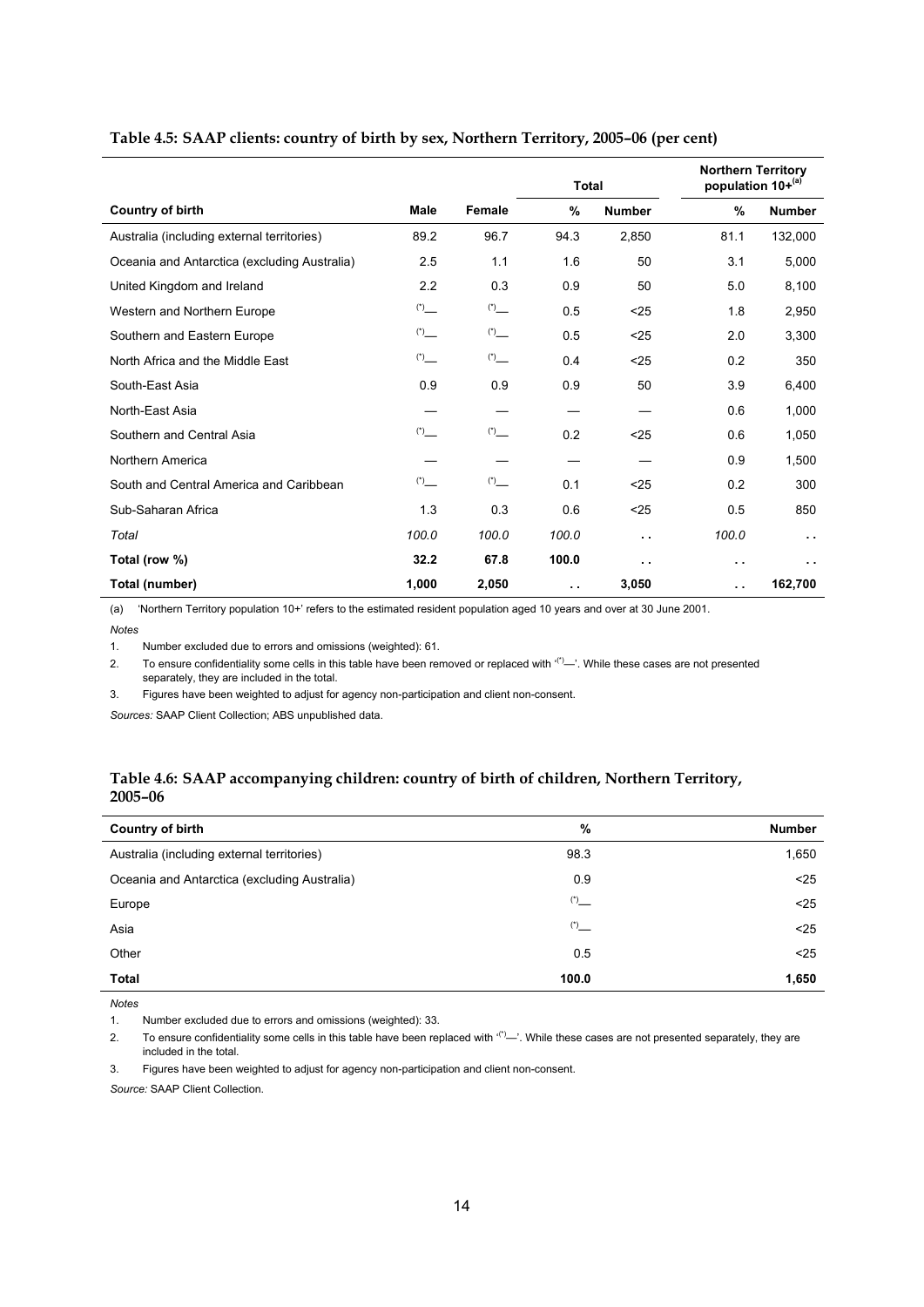|                                                         | <b>Male</b> | Female                 | <b>Total</b>         |                        |       | <b>Northern Territory</b><br>population 10+(a) |
|---------------------------------------------------------|-------------|------------------------|----------------------|------------------------|-------|------------------------------------------------|
| <b>Cultural and linguistic diversity</b>                | %           | %                      | %                    | <b>Number</b>          | $\%$  | <b>Number</b>                                  |
| <b>Clients</b>                                          |             |                        |                      |                        |       |                                                |
| Aboriginal and Torres Strait<br>Islander peoples        | 33.6        | 76.3                   | 62.5                 | 1,900                  | 26.4  | 43,000                                         |
| Other Australian-born people                            | 55.4        | 20.5                   | 31.7                 | 950                    | 54.7  | 89,000                                         |
| People born overseas,<br>English proficiency group 1    | 4.3         | 1.3                    | 2.2                  | 50                     | 8.6   | 13,950                                         |
| People born overseas.<br>English proficiency groups 2-4 | 6.7         | 2.0                    | 3.5                  | 100                    | 10.3  | 16,700                                         |
| Total                                                   | 100.0       | 100.0                  | 100.0                | . .                    | 100.0 | $\ddot{\phantom{1}}$                           |
| Total (row %)                                           | 32.2        | 67.8                   | 100.0                | Ω.                     | Ω.    | $\sim$ $\sim$                                  |
| Total (number)                                          | 1,000       | 2,050                  | $\ddot{\phantom{a}}$ | 3,050                  | .,    | 162,700                                        |
| <b>Support periods</b>                                  |             | Mean number per client |                      | <b>Total</b><br>number |       |                                                |
| Aboriginal and Torres Strait<br>Islander peoples        | 1.25        | 1.44                   | 1.41                 | 2,650                  | .,    | $\sim$                                         |
| Other Australian-born people                            | 1.38        | 1.34                   | 1.37                 | 1,300                  | Ω.    | $\sim$                                         |
| People born overseas,<br>English proficiency group 1    | 1.62        | 1.25                   | 1.48                 | 100                    | Ω.    | н.                                             |
| People born overseas.<br>English proficiency groups 2-4 | 1.20        | 1.13                   | 1.17                 | 150                    | Ω.    | $\ddot{\phantom{1}}$                           |
| Total                                                   | 1.34        | 1.41                   | 1.39                 | $\ddot{\phantom{a}}$   | . .   | $\ddot{\phantom{a}}$                           |
| Total support periods (row %)                           | 31.2        | 68.8                   | 100.0                | Ω.                     | . .   | $\ddot{\phantom{1}}$                           |
| Total support periods (number)                          | 1,300       | 2,900                  | $\sim$               | 4,200                  | Ω.    | $\sim$                                         |

#### **Table 4.7: SAAP clients and support periods per client, by cultural and linguistic diversity and sex of client, Northern Territory, 2005–06**

(a) 'Northern Territory population 10+' refers to the estimated resident population aged 10 years and over at 30 June 2001. The figures for Aboriginal and Torres Strait Islander peoples are from experimental estimates based on the 2001 Census produced by the ABS. The number of 'Other Australian-born people' is derived from the Australian-born population minus the number of Aboriginal and Torres Strait Islander peoples.

*Notes* 

1. Number excluded due to errors and omissions (weighted): 69 clients; 89 support periods.

2. For derivation of cultural and linguistic diversity, see the counting rules (Appendix 1, Section A1.4 of the national report). English proficiency groups are based on country of birth—see Glossary.

3. Figures have been weighted to adjust for agency non-participation and client non-consent.

*Sources:* SAAP Client Collection; ABS 2004; ABS unpublished data.